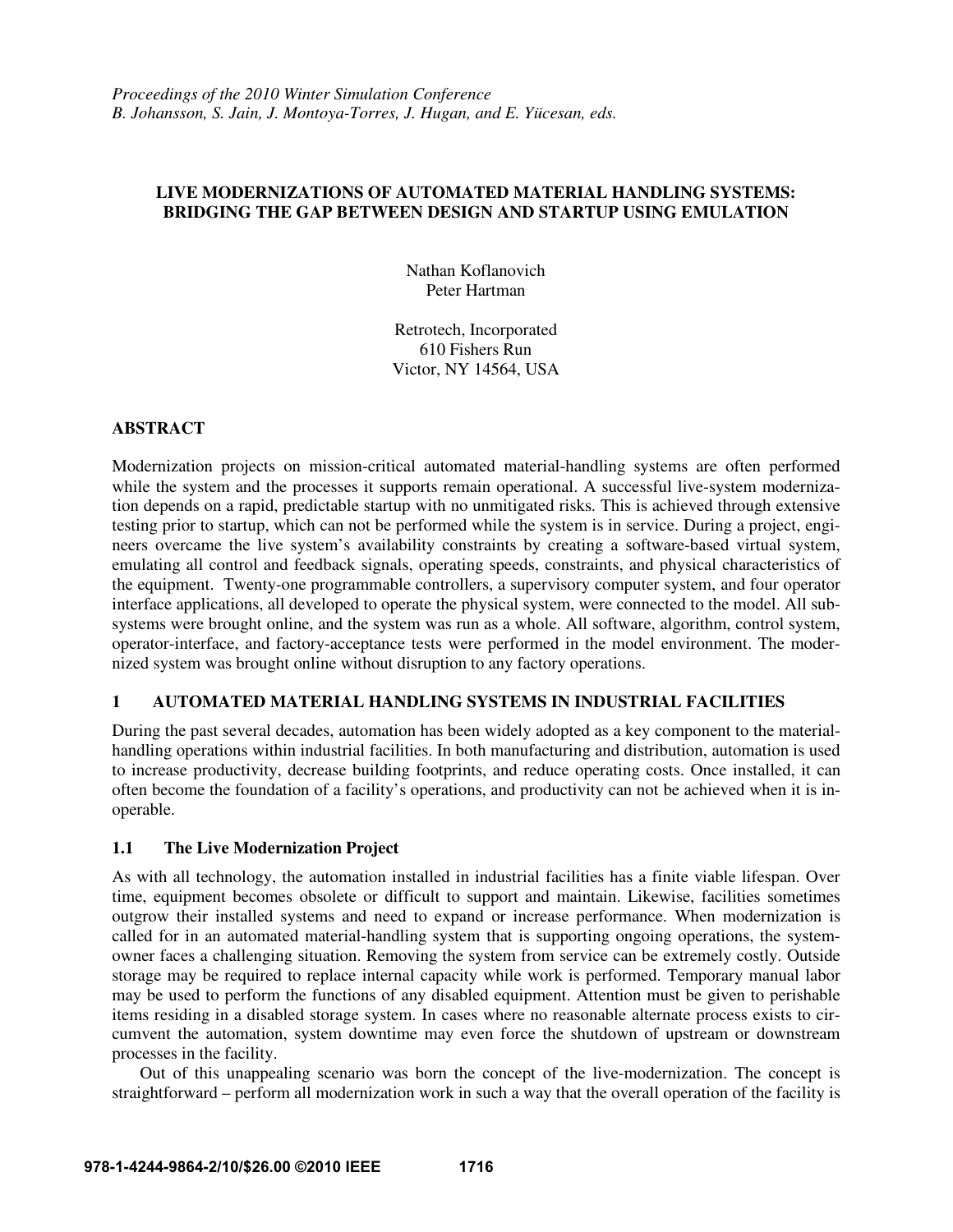not disrupted. There may be localized disruptions within the system, but the overall productivity of the facility must remain intact. Production plants must not experience production stoppages, and distribution centers must not experience shipping or receiving outages.

### **1.2 Keys to Success**

All modernization projects are challenging. The risk of unforeseen equipment problems, incorrect documentation, and misunderstood functionality within the existing system is much higher than with a greenfield installation. A live modernization of a mission-critical automated material-handling system requires that extensive planning be undertaken to understand not only the work to be performed, but the interaction of that work with the ongoing operation of the facility.

Quality must be guaranteed before going into production on the modernized system, as extended downtime can not be tolerated. To eliminate disruptions to other facility processes, equipment downtime must be minimal and isolated. Extensive, well coordinated functionality and performance testing, customer acceptance testing, and equipment testing are the keys to guaranteeing success.

In a live modernization, the time available on the real system for testing, debug, and startup is limited, because these efforts can not be performed while the system is in-service. This limitation creates a gap between the design and startup phases of a project that must be addressed to ensure success. This gap is bridged through modeling, simulation, and emulation.

# **2 THE ROLE OF SIMULATION AND EMULATION**

To bridge the gaps between design, development, and startup in live modernizations of automated material-handling systems, a functional model of the entire system is created to serve as a test-bed. The scope of the modernization will determine whether the model will employ simulation, emulation, or a combination of the two. A system is generally divided into subsystems, and a choice between simulation and emulation is made for each of those subsystems depending on the depth of the modernization work to be performed.

# **2.1 Simulation**

Simulation is the replication in the model of the functionality of the system (or a subsystem within that system) under study. Simulation does not require that the physical system be embodied in the model, although this is one possible approach. The key to successful simulation is that all external interface points to the system, both physical and logical, are implemented, and that the simulated system accepts stimuli and responds in exactly the same manner as the real system.

In a simple implementation, a simulator may be a standalone application developed to replicate a communication interface, and to provide additional interface capability to connect to other simulators and emulators where physical interactions take place between subsystems. This form of simulator pretends to perform the functions of the equipment being simulated through the use of logic, timing, data handling, and other processes, and provides feedback about its activity via the simulated interfaces. The processes within the simulator are abstractions of the real processes being simulated, and need not be identical to the real system, as long as the interfaces have identical functionality and performance when the simulator and the real system are viewed as black-boxes.

A more complex or detailed simulator may embody the physical system and all of its components, as well as the items to be handled, and contain the logic required to operate all components, devices, and processes within that physical system in the exact manner found in the real system. This type of simulation may be used to allow for more precise analysis of the timing, performance, and functionality of the system over a broad range of test scenarios.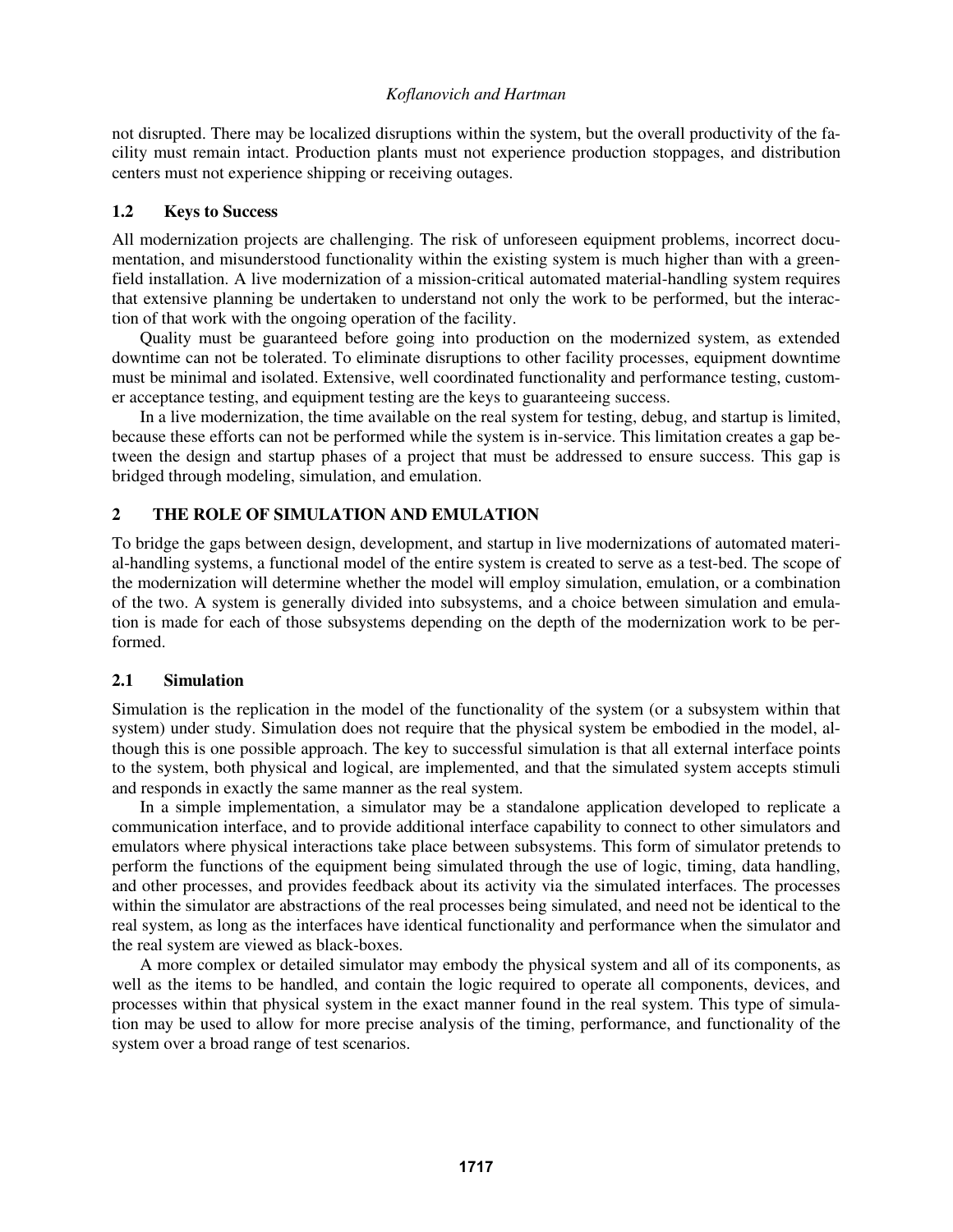# **2.2 Emulation**

Emulation is the replication in the model of the functionality of individual devices within the system, down to the level of discrete control signals. Where simulation implements a system or subsystem with self-contained internal processes, emulation implements the discrete devices within that subsystem, but does not provide the control and processes that make it perform any system-level functionality. Emulation relies on an external control system to operate its devices. This allows the actual controllers and control software that will operate the real system to operate the emulated system.

In a simple implementation, an emulator may be a standalone application developed to replicate the discrete control signals coming from and going to all of the devices in the system, as well as the interactions between those devices as they are actuated, and to provide additional interface capability to connect to other simulators and emulators where physical interactions take place. This form of emulator pretends to respond to the actuation of discrete devices and provides feedback on any interdependent devices through the use of logic, timing, data handling, and other processes.

A more complex or detailed emulator may embody the physical system and all of its components in the exact manner found in the real system. This type of emulation may be used to allow for more precise analysis of the timing, performance, and functionality of the system over a broad range of test scenarios. A standalone emulator reacts to control signals in a predictable manner because it is preprogrammed to do so. An emulator that embodies the physical system reacts as the real system would in any operating scenario, and is not limited to preconceived operating patterns, providing a much more robust testing environment for unproven control software.

# **2.3 Selecting a Method**

Simulation implements the subsystem as a whole, with all functionality included, while emulation implements the equipment within the subsystem, leaving functionality to an external control system.

When a system is to be modernized, there are generally certain subsystems that will not be modified in any way, but must still be integrated into the system, interacting with parallel subsystems as well as an overall control system. Simulation is an appropriate tool for modeling these subsystems, because no testing is required within the subsystem, but the interfaces and interactions with other subsystems, as well as the subsystem's role in the overall functionality of the system, must be tested. If the internal processes are already proven, and only the interaction with other processes and subsystems will be tested, simulation provides all of the required capability in the model.

When modernization efforts are performed on the internal workings of a subsystem, such as when a subsystem controller is replaced or its software is rewritten, emulation is a more appropriate choice. Emulation provides all of the features of simulation, but also allows the newly developed control software to operate the subsystem, allowing it to be debugged and tuned as though it were installed on the real subsystem.

# **3 CASE STUDY: AN INTEGRATED MODEL**

Retrotech, Incorporated was contracted to modernize an automated material handling system in a food production facility. The system handled raw ingredients and supplied the facility's production lines. Production was completely dependant on the system, and no workaround existed to operate without it.

# **3.1 System Description**

The system consisted of several subsystems that were tightly integrated and interdependent. First, a conveyor subsystem accepted raw materials in totes from a receiving dock, and conveyed them to a storage buffer. Automated cranes in the storage buffer carried the totes from pickup locations on the conveyor to locations in a storage rack. There were six cranes servicing six storage aisles, with a total capacity of 2,592 totes. When a production line needed an ingredient, a crane retrieved a tote from the rack and depo-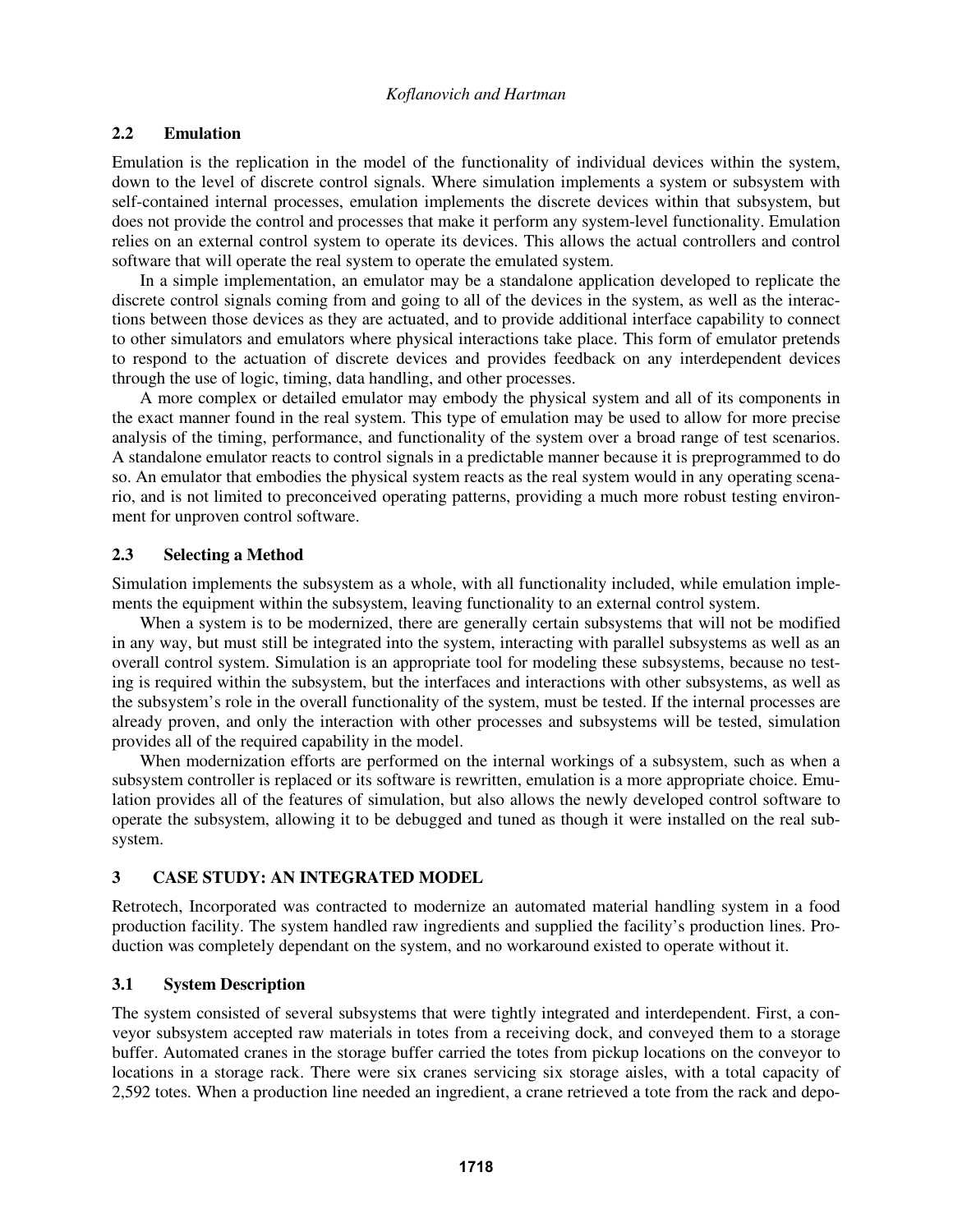sited it on another conveyor. This conveyor presented the tote to a rail-guided vehicle subsystem, comprised of seven vehicles on an oval track. A vehicle would pick up the tote and carry it to one of three conveyor subsystems, servicing four production lines.

Two of these subsystems were dedicated to individual lines, while the third handled the remaining two lines. Once a tote was dropped off, it would be conveyed to an operator station where an operator would open and unpack the tote, and then release it to the production line. In the first two production line subsystems, the tote was conveyed to additional rail-guided vehicle subsystems, each comprised of a straight track with a single vehicle. The vehicle shuttled totes from the pickup station to any of eight hoppers that fed a production line. It also brought empty totes from the hoppers to another conveyor, which delivered them back to the rail-guided vehicle loop after an operator re-packed and released them.

On the third production conveyor subsystem, totes were conveyed directly to hoppers after being released by an operator. Once emptied, the operator would release them, and they would be conveyed back out to the rail-guided vehicle loop.

When a tote was released from any of the lines, a vehicle in the loop would pick it up and deliver it to an elevator that brought it to the ground level to be removed from the system if it was empty, or back to the storage buffer to be put away again if it still had material in it.

#### **3.2 Modernization Scope**

Retrotech was to provide a new Warehouse Control System to manage the overall workflow in the entire material handling system. In addition, Retrotech was to develop new conveyor control software, new control hardware and software to operate each of the cranes, new control hardware and software to operate each of the rail-guided vehicles, new control hardware and software to manage work within the three railguided vehicle subsystems and the storage buffer subsystem, operator interface applications to run the whole system, operator interface applications to manage and maintain the cranes, and an operator interface application to act as a backup in case one of the other operator interface systems failed.

This work was to be performed as a live modernization, and no production downtime could be tolerated. Brief testing periods were available every second weekend, but the system had to be fully operational by Sunday evening.

Adding to the complication was the fact that Retrotech had never undertaken control of a rail-guided vehicle loop, and the algorithms to manage traffic and direct work in that complicated subsystem needed to be designed from the ground up. Vehicles on a loop create a highly interdependent subsystem with complex internal interactions. Each vehicle's activity may influence or interfere with one or all of the other vehicles. When analyzing time-based performance of the subsystem, even something as fundamental as the transit time between two points on the loop becomes complex, because it is dependant on the precise scenario on the loop at any given time. Heavy traffic in front of a vehicle while approaching a curve will slow that vehicle down. A vehicle performing a pickup or deposit operation may block other vehicles until the transfer is complete. All of these interactions make it apparent that there are many ways to manage the work in the loop, and that the loop's overall performance is highly dependant on the intelligent design of the management algorithms. The design process leading to the loop's management strategy had to answer many questions. Is it better for vehicles to look for work, or for work to look for available vehicles? What criteria are used to match a vehicle to a task in the loop? Where should idle vehicles be parked to minimize interference and maximize performance? When should idle vehicles be moved out of the way of others, and how far should they move? Can work be assigned to an idle vehicle that is moving to get out of another vehicle's way? How should the loop respond if a vehicle overshoots a target position? If the overshoot is small, can vehicles move in reverse, or do they have to go forward around the loop again? How do exception conditions such as this effect the subsystem as a whole, and how does it recover? What conditions could lead to gridlock, and how should they be addressed? The answers to all of these questions determine the performance of the subsystem, but none of these questions have obvious answers. These intricacies called for extensive, iterative testing for functionality, reliability, and performance.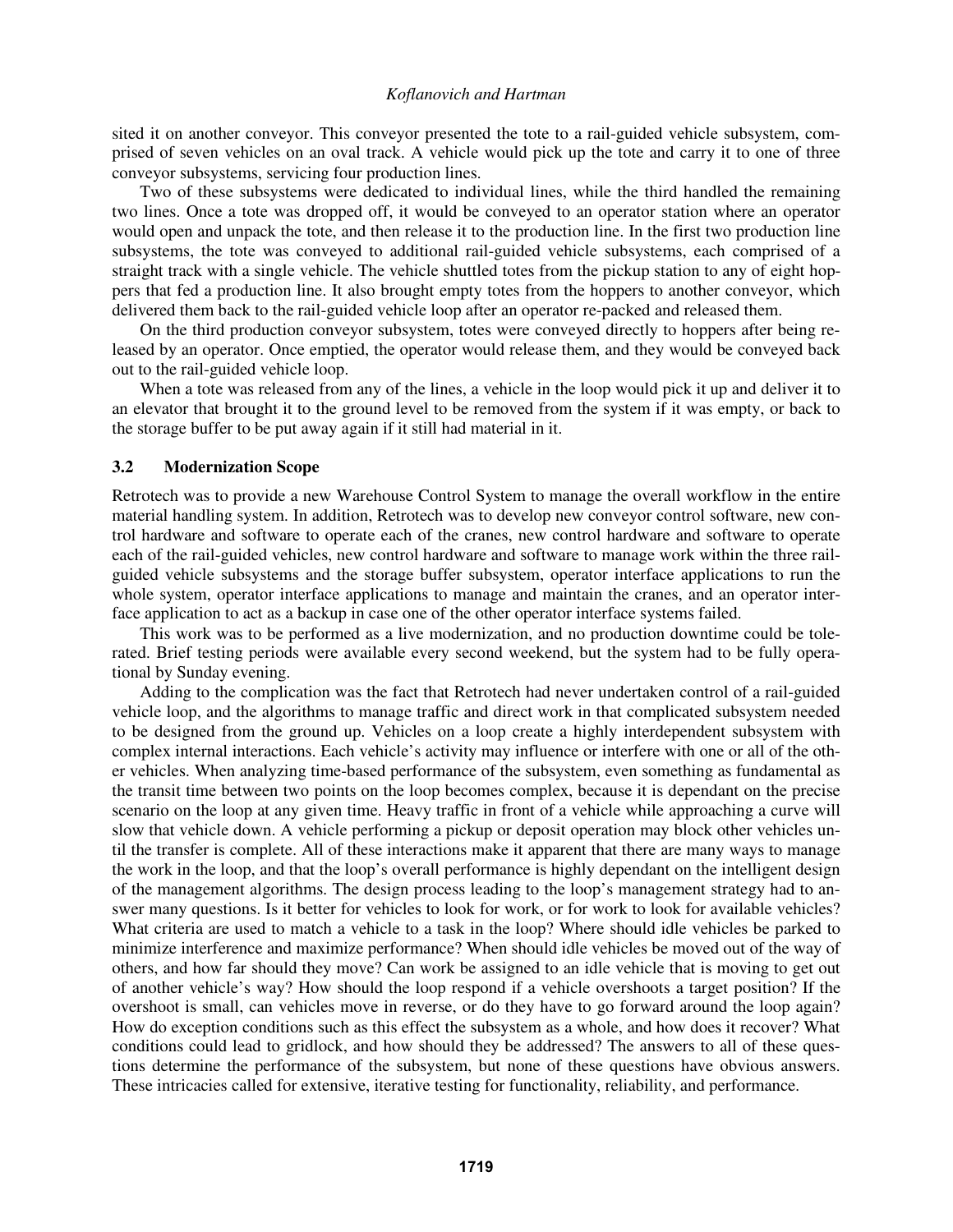Because of the massive breadth of the modernization project, the new technology involved, the limited testing windows, and the critical nature of the system, emulation was used extensively, along with some simulation, to model the system completely before any installation operations took place on the real equipment.

# **3.3 Modeling Platform and Implementation**

Emulate3D Controls Testing Edition software was chosen to implement all equipment in the model with the exception of the cranes. This application can be used to create a realistic 3D model of a material handling system, complete with physical properties such as friction and gravity. It provides an interface to allow for connections with external control systems, such as programmable logic controllers. Rather than simulating activity through time progression alone, this software calculates physical interactions between entities in the model, and along with gravity, these interactions drive all movement. If an entity is resting on a running conveyor, the friction between the conveyor and the entity will cause it to accelerate and move. When an entity comes in contact with another entity, the force vectors that result from the collision will be applied to the entities. Figure 1 illustrates Emulate3D's physics display mode, showing two totes colliding on a conveyor.



Figure 1: Emulate3D physics display of two totes colliding, showing interaction points

A model was created in Emulate3D containing all of the conveyor, elevators, rail-guided vehicle subsystems, operator interaction areas, and production lines. Totes were implemented with physical properties that matched the totes in the real system. Realistic speeds, accelerations, and manual intervention times were built into all of the model equipment. An image of the Emulate3D model can be found in Figure 2 below.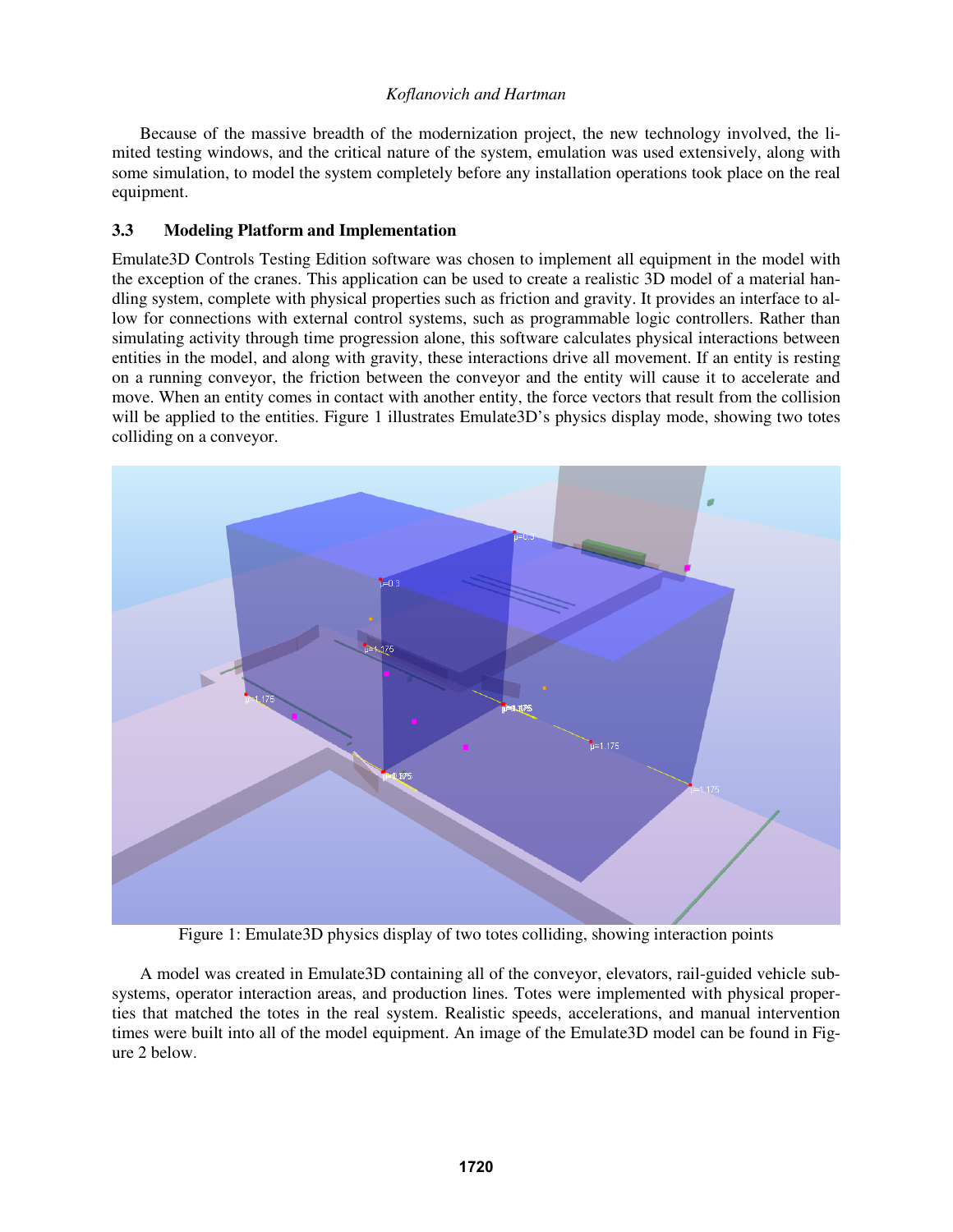

Figure 2: Emulate3D model of the system to be modernized

The model devices were designed to operate exactly as the real devices, with the same control signals, sensors, and actuators. Model signals were designed to match the electrical signals that were to be connected to the equipment controllers in the real system, and those signals were connected together via a communication interface.

Fifteen programmable logic controllers were connected to the model as though they were wired to the real equipment. There were five controllers to operate the conveyor, nine to operate the rail-guided vehicles, and one to manage the traffic in those subsystems.

The cranes were implemented using standalone emulators, and linked to the Emulate3D model to provide integrated functionality. The crane emulators were configured to match the physical properties of the cranes, and to mimic the real devices on the crane, with the same control signals, sensors, and actuators. Six programmable logic controllers were loaded with the actual crane control software alongside the emulator software, and the emulator signals were connected to the crane program in place of the electrical signal points, creating self-contained, model crane subsystems.

Operator interface terminals and applications, as well as the warehouse control system, were connected to these twenty-one programmable controllers in exactly the same way as they would be in the real system. The programmable controllers could not distinguish between the model and the real system. The operator interface applications and the warehouse control system were connected to the actual controllers, so no modifications were required, and no distinction could be made between the model and the real system.

A simulator was used to create and identify totes in the model to be inducted into the system. These totes became the inventory required to support the emulated production operations.

# **3.4 Testing**

The model facilitated testing at several levels. The first and most fundamental level can be described as controls testing, in which the software that resides in the programmable logic controllers on each piece of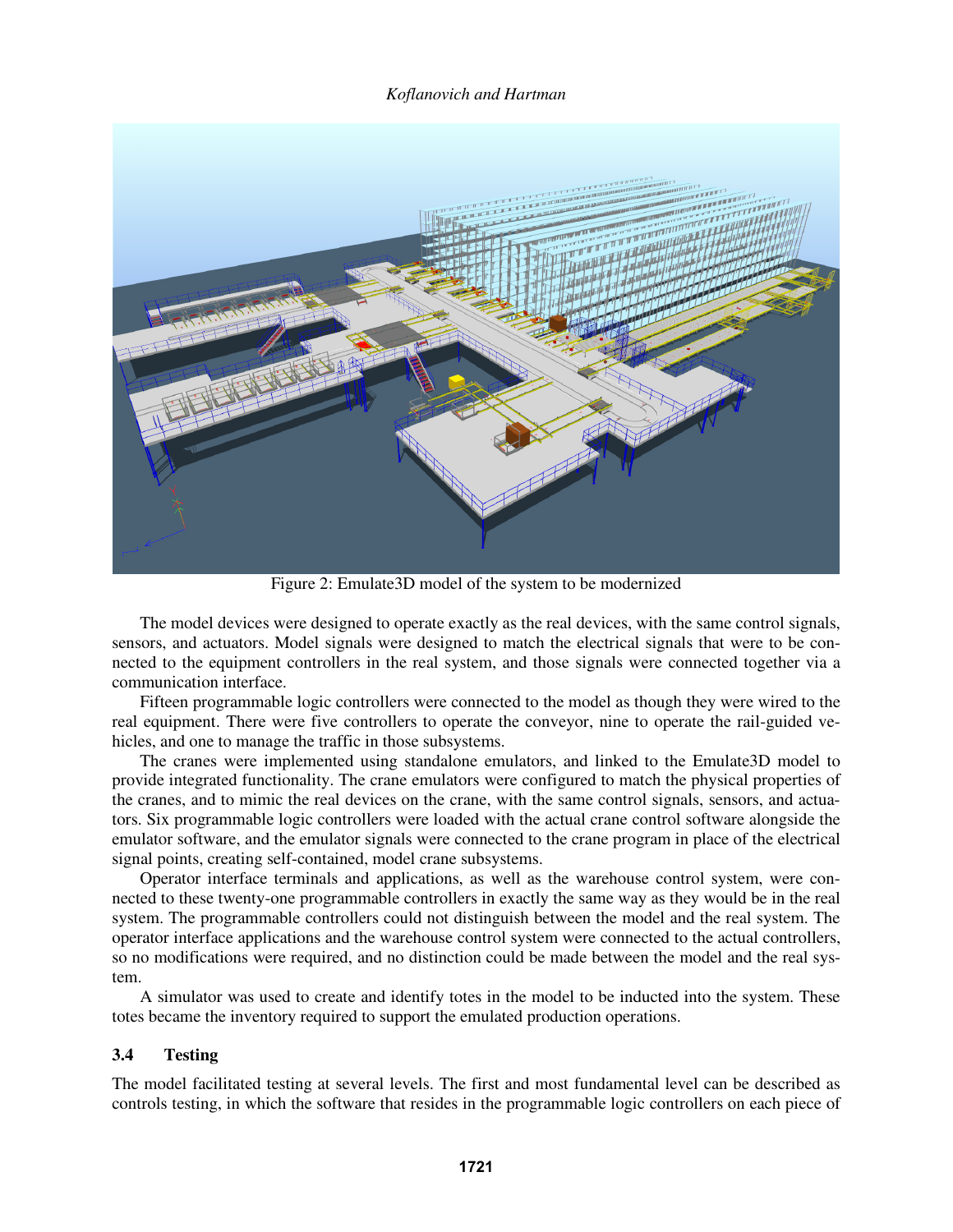equipment is tested and debugged, and the equipment is run as a standalone unit. The next level is subsystem testing, in which multiple pieces of equipment interact to provide subsystem functionality. Next, during system testing, all of the subsystems work together to provide the functionality of the system as a whole. Finally, factory acceptance testing allows the customer to run the model system for approval and validation against the design specifications and requirements.

#### **3.4.1 Controls Testing**

Controls testing in the model can be seen as an abstraction of the initial machine startup process that is performed on the real equipment after it is modernized. The programmable logic controller, loaded with its control software, is connected to the model instead of the electrical systems on the real equipment, but otherwise, it is functionally equivalent.

Controls testing was performed with all of the programmable logic controllers that were to operate the conveyors and rail-guided vehicles. As each controller was connected to the model, all signals that were connected to emulated devices were checked for proper operation. All modes of operation were then tested using the same procedures that would be employed on the real equipment. Basic manual control was tested and debugged, followed by more advanced manual control functions. Once the device under test was fully operable in manual mode, automatic mode testing was performed.

The testing platform embodied by the model provided the developer with opportunities to perform more testing in less time, out of sight of the system owners. While forklifts, drivers, and manual labor would be needed to move totes in the real environment (much of which is not forklift-accessible), model totes could be created, removed, or relocated with the click of a mouse. This reduced the time required to set up and perform tests, facilitating more testing iterations than would have been feasible with actual totes of raw materials. Anomalous events, such as jams, collisions, unpredictable operation, and incorrect processing could happen in the model without any damage to the real equipment or the products being handled, and without any embarrassing visibility by the customer. A defect in the control system that allowed a tote to tip over or fall off of the conveyor did not result in any messy cleanup. The developer could simply delete the tote, correct the defect in the control program, and create a new tote for the next testing iteration. The real system would not be so forgiving.

The physics-based approach implemented in the model was designed to closely approximate the real system's responses to physical activity. A tote that was improperly conveyed could twist and jam, or even fall off of the conveyor. This allowed for detailed debugging of the control software that might not have been possible in a time-based simulator, where unforeseen interactions between entities within the simulation may not be programmed to have any effect within the system. It also provided a platform for highly accurate testing of the rail-guided vehicle software, which was completely new and came with many unforeseen challenges. Scenarios such as positioning-system deviation, overshoot, position misalignment, hunting methods, and position learning could all be tested in addition to the normal manual and automatic-mode operations.

Time spent performing controls testing against the emulator saved time and money on a grand scale. The testing was unavoidable, and had to be performed either on the model or in the real system. Performing it in the model allowed for quicker, easier setup of test scenarios, quicker recovery between tests, more testing iterations, no-risk testing of scenarios that could cause product or equipment damage, and testing of scenarios that would have been difficult or impossible to replicate on the real equipment. In addition, Retrotech was able to realize travel cost savings, a more rapid equipment startup on-site, and a boost in customer confidence due to the fact that the defects in the control programs were eradicated before ever setting foot in the customer's facility.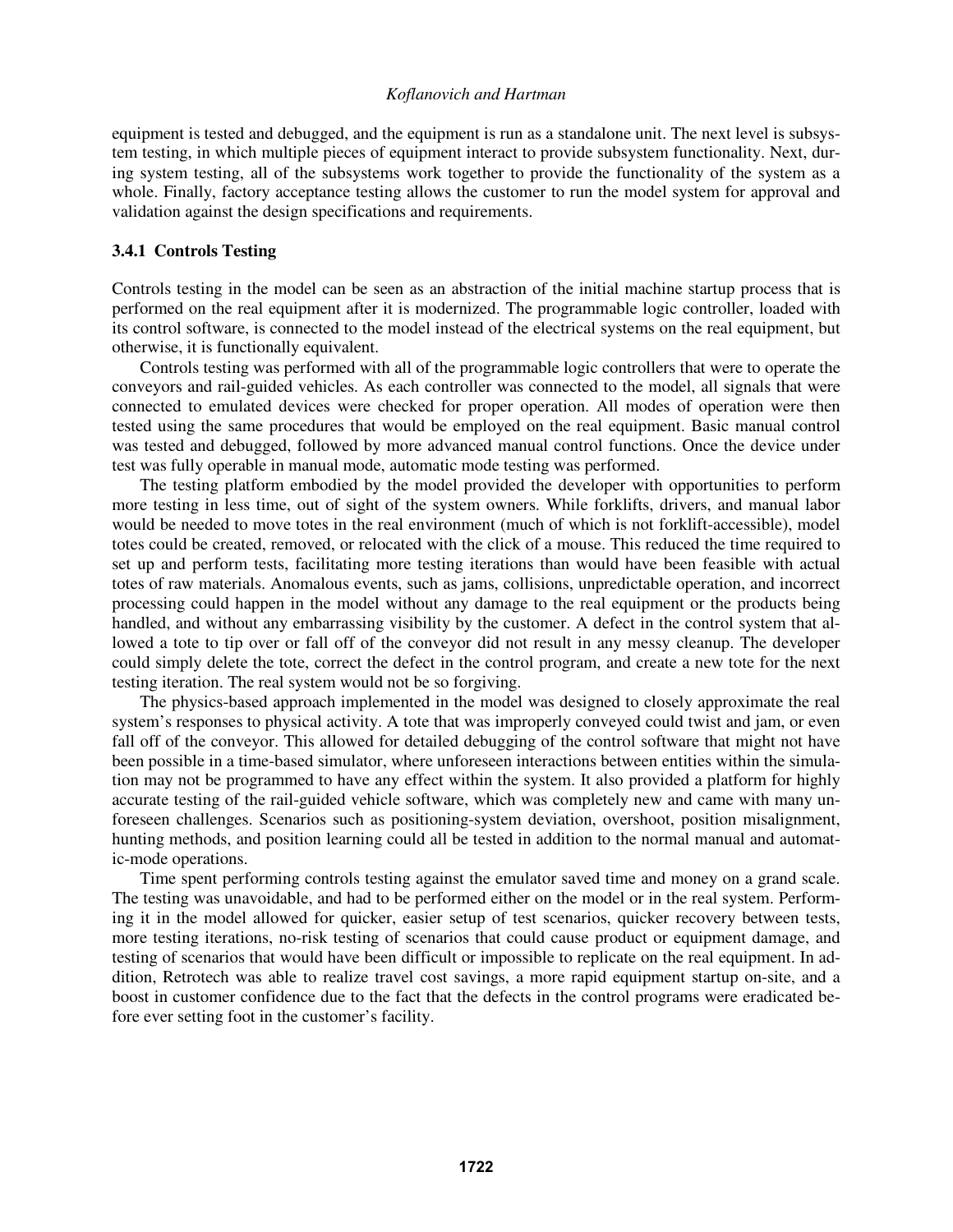### **3.4.2 Subsystem Testing**

Once the individual controllers were debugged and fully operational, subsystem testing was performed in the model. This allowed the interfaces and interactions between equipment within each subsystem to be tested and debugged. In this modernization, the subsystem that needed the most in-depth testing was the rail-guided vehicle loop.

The loop was brought online with all seven vehicles, and totes in need of transport were presented to it. The programmable logic controller responsible for traffic management was connected to the equipment to perform routing functions, commanding the individual vehicles to perform actions based on the activity in the loop as a subsystem. By having a complete and accurate model of this subsystem, Retrotech was able to test the functionality of the traffic manager, while further testing automatic operation of the railguided vehicles, without restriction or risk. Bugs that caused gridlocks, inefficient movement, delays, and improper operation were found and corrected before ever connecting to the customer's real equipment.

Subsystem testing validated management and communication within each of the subsystems, and set the stage for connection to the supervisory controller, the Warehouse Control System.

### **3.4.3 System Testing**

With all equipment controllers and subsystems operational, the warehouse control system was connected to run the system as a whole. Raw material receipts were simulated, and totes were conveyed into the model system. The Warehouse Control System was able to interact with the equipment and make routing decisions, directing the activities within each subsystem to provide the required overall functionality. Raw materials were stored in the buffer, and retrieved to support the production activities. Totes were routed along conveyor, through the rail-guided vehicle subsystems, into and out of the production hoppers, and out of the system. The complete automated facility, with all processes, functions, and activities, was operational in the model, allowing for extensive testing of the Warehouse Control System and its integration with all of the other subsystems.

Testing on the model allowed Retrotech to ensure that the system was functional and in alignment with all specifications before the customer ever saw it. Ensuring quality prior to installation resulted in cost savings during installation, but it also instilled confidence in the customer. When the modernization was finally implemented on the real equipment, the customer saw smooth installation and integration efforts, followed by all subsystems coming online fully functional.

# **3.4.4 Factory-Acceptance Testing**

With the realism and accuracy of the integrated model, the customer was able to perform all factoryacceptance testing in the emulated environment. This testing is conducted before equipment is delivered to the customer, and as such it is often only performed at the machine level. In this project, Retrotech was, in certain subsystems, not delivering any equipment at all, only new software to run existing equipment. A traditional factory acceptance test would not have proven any of the functionality of the integrated system, only bits and pieces of equipment functionality where new equipment was provided.

With the integrated model, the entire system, with all subsystems, including existing subsystems that were not part of the modernization effort, was brought online and made available for the customer to use and test. All operator interfaces were functional and could be validated for functionality and operability. All system functions were tested and proven, and the customer was left with a high degree of comfort that the integrated system, with so many newly developed pieces, was cohesive, functional, and in alignment with their requirements. The platform provided testing capability beyond what they expected, and they were able to sign off to allow the installation to proceed without hesitation.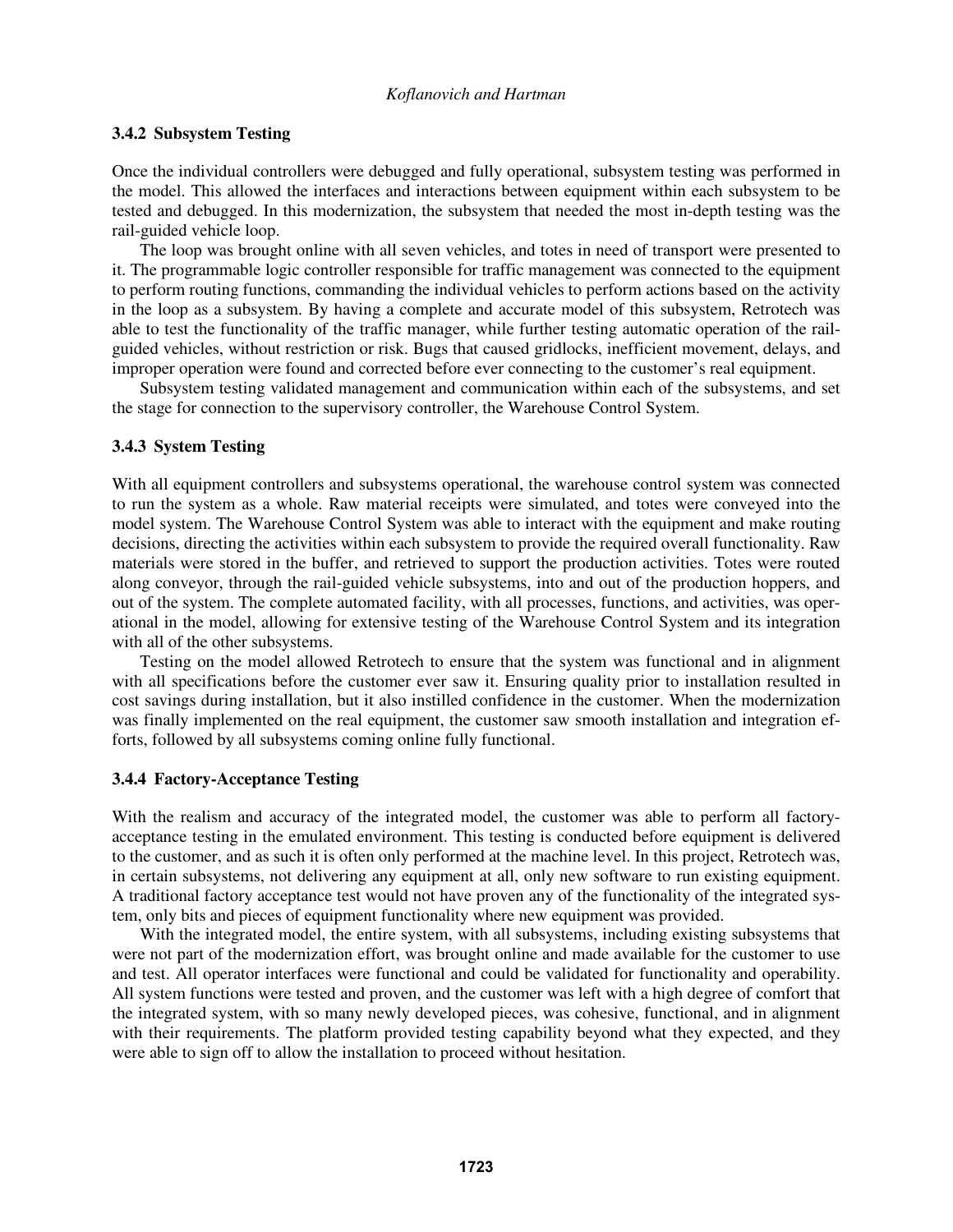#### **3.5 Customer Training**

Using the integrated model, sessions were held to train the system's operators before any installation activities began. The operators were able to run the system and try out all of its features, functions, and processes in the virtual environment. This accelerated the learning curve, shifting the operators' period of inefficiency away from the real system and into the model instead. Given the system's critical role in the overall operation of the facility, this mitigated the risk of lost productivity when the system went live. It also mitigated the risk of downtime due to mistakes made by novice operators.

### **4 CONCLUSIONS AND LEARNINGS**

#### **4.1 Physics-Based Modeling**

It is worth reiterating the advantages of using a modeling platform that solves entity interactions as physical systems. Many simulators compromise realism for reasons of computational capacity or design simplicity. Simulators are often not built with the flexibility to handle unforeseen scenarios or unintended interactions. Any compromises in the simulated environment add uncertainty to the efficacy of the simulator as a testing and validation tool.

In a time-progression simulator, a tote on a conveyor generally accelerates and decelerates at the same rate as the conveyor. It may start and stop without concern for acceleration and deceleration. Using physics to drive motion, a tote may slip on a conveyor if accelerated too rapidly, causing it to skew, deviate from an intended position, jam, or perform any number of unintended actions. These possibilities are handled by the physics-based simulator, allowing a developer to see the consequences of interactions within the system before ever touching any real equipment.

During testing of the rail-guided vehicle loop, a vehicle went into an error state, reporting that its bumper had been tripped. The developers looked at the model, and found a tote on its side laying in the track. The tote had been inadvertently conveyed into the loop when no vehicle was present to pick it up, and a vehicle has proceeded to collide with it and go into an error state.

When totes were conveyed through right-angle transfers, timing problems in the control software could cause the tote to miss the transfer point slightly, and then twist, jam, or even be turned sideways as they were conveyed. A sideways tote was too wide to fit on a rail-guided vehicle. If a vehicle picked up a sideways or skewed tote, it would go into error indicating an overhanging object.

These testing scenarios may seem to be nuisances in simulation, but they have incredible value. They allow a developer to test error handling with unprecedented degrees of control, and also to test error recovery. The ease with which one of these scenarios can be created, whether intentionally or not, allows for testing that would be impractical with real equipment.

The physics-based model helps to separate the developer from the inner workings of the simulator, preventing preconceived ideas about how the equipment will perform and operate from influencing the capabilities of the model. The model is built on constants, facts, and physical properties, and when the model equipment is operated, anything can happen.

### **4.2 Emulation Processing Requirements**

Simulation technology is constantly evolving, facilitated by inexpensive, readily available computing power. Processing physical calculations in a model is inherently more resource-intensive than processing by time-progression alone, and special care must be taken to avoid excessive complication in model objects, while retaining enough of the physical system to maintain realism. Oversimplification can lead to limitations similar to those present in a time-progression simulator.

An emulation platform must be able to run a model consistently without a speed multiplier. If model time is too fast or too slow, the timing by which the external controllers perform their functions will not be synchronized with activity in the model.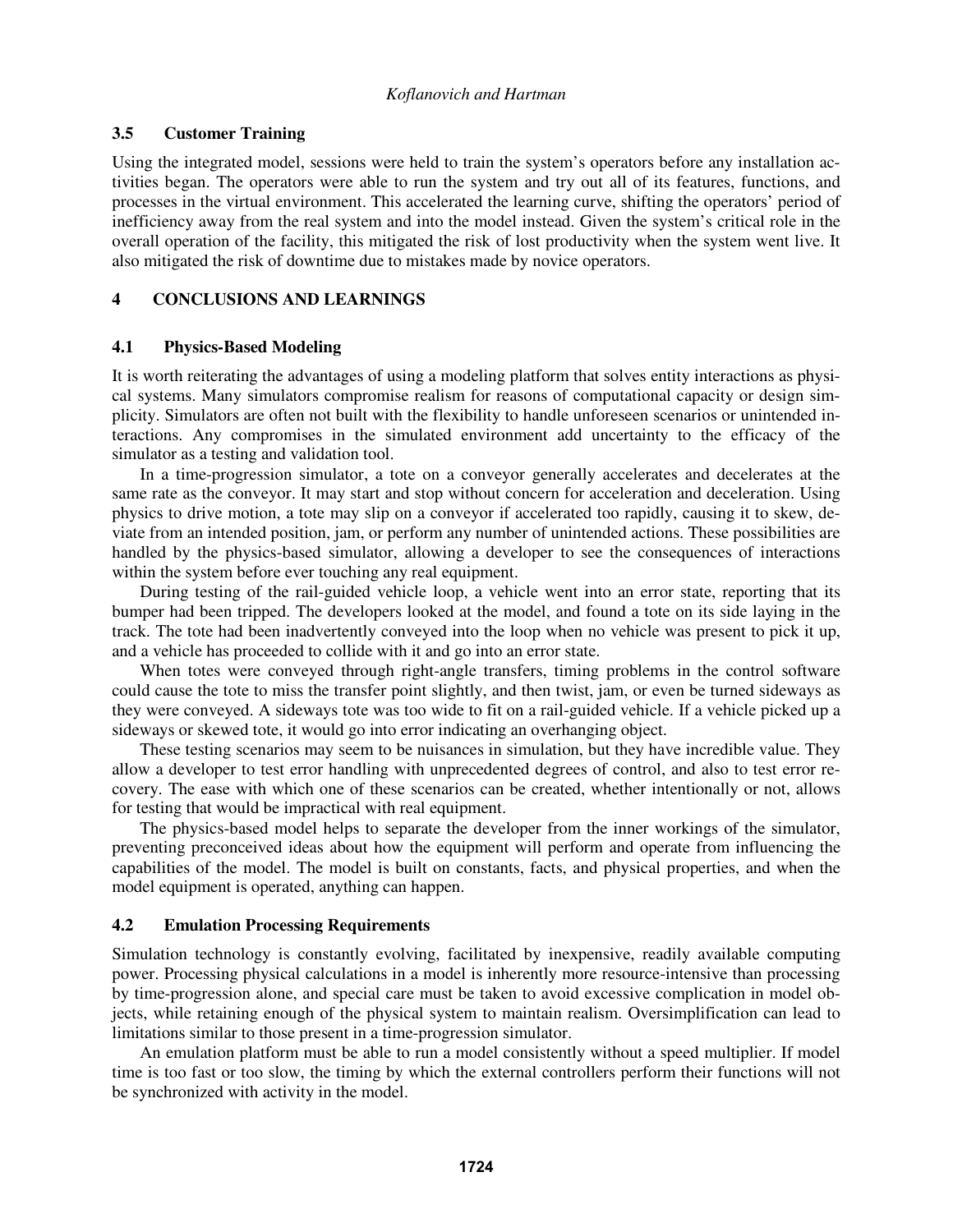At this time, the authors have not determined any way to gauge computing requirements for a given emulation effort. It has been experiential, and benchmarks, as well as techniques, have been captured on every new implementation. When a computational capacity threshold is exceeded, a model must be analyzed to ensure that there is no wasted computational capacity, and optimized for performance, or more powerful hardware must be obtained. It is expected that further analysis could provide a more scientific formula to determine computational requirements for a model based on the equipment that is to be simulated or emulated.

### **4.3 Emulator Connectivity**

In a large integrated model, emulation can require that a massive quantity of data points be exchanged with external devices. In the model described here, over 1,300 signals were exchanged with fifteen controllers in real-time. There are two fundamental approaches to handling this data exchange – polled or change-of-state.

This model used change-of-state data exchange. The model was connected to a data server that in turn communicated with the programmable logic controllers. Any time a signal changed in the model, it was communicated to the controller via the data server. Likewise, the data server monitored the programmable logic controllers for changing signals, and relayed them to the model. If there is limited activity in the model, this leads to the fastest possible data throughput because signals are exchanged on-demand any time they change, eliminating lag in their propagation.

There are, however, limitations in bandwidth on the communication channels between the data server and the programmable logic controller. While some data servers are more efficient than others, all have limitations. With hundreds of signals changing per second, the number of data packets that must be exchanged can grow unmanageable, causing delays in signal propagation. Hence, the performance of change-of-state data exchange is very high up to a threshold, and falls off sharply when the threshold is exceeded. In this model with 1,300 data points, the data server was able to perform adequately most of the time, but some signal loss was experienced when activity levels were high or network delays were present.

In a polled data exchange method, a routine, periodic data transfer is configured to exchange all or part of the data image between the model and the external devices. In this method, the exchange interval may be throttled to some predetermined rate, or allowed to communicate at the maximum natural freerunning rate. Because a larger image is exchanged than with change-of-state, the response time can not generally match change-of-state data exchange when activity is low. When activity levels are high, the performance can vastly exceed change-of-state, because the data exchange is not linked to activity, and is routine and predictable over all activity levels. Exchanging the entire data image in a single transmission is much more efficient than exchanging hundreds of individual signals.

In selecting a method to be used to connect an emulator to an external controller, careful consideration must be given to the number of data points to be exchanged, the number of controllers, the level of activity in the system, and any devices that produce rapidly changing data.

The maximum data rates of the data server and the external controller must be compared against the expected data volume in order to choose a data exchange method and, if polled exchange is selected, a polling interval.

### **4.4 Diminishing Returns**

With an exquisitely detailed model available for testing at any time, developers must remain focused on a test plan, or they may spend more time testing than intended. Testing in a model is convenient and inexpensive when compared to testing in a real system. Many challenges are avoided, such as travel, customer coordination, system downtime, manual labor for testing support, and the risk of equipment or product damage. Because of this, care must be taken to follow a test plan with defined tasks and a defined sche-